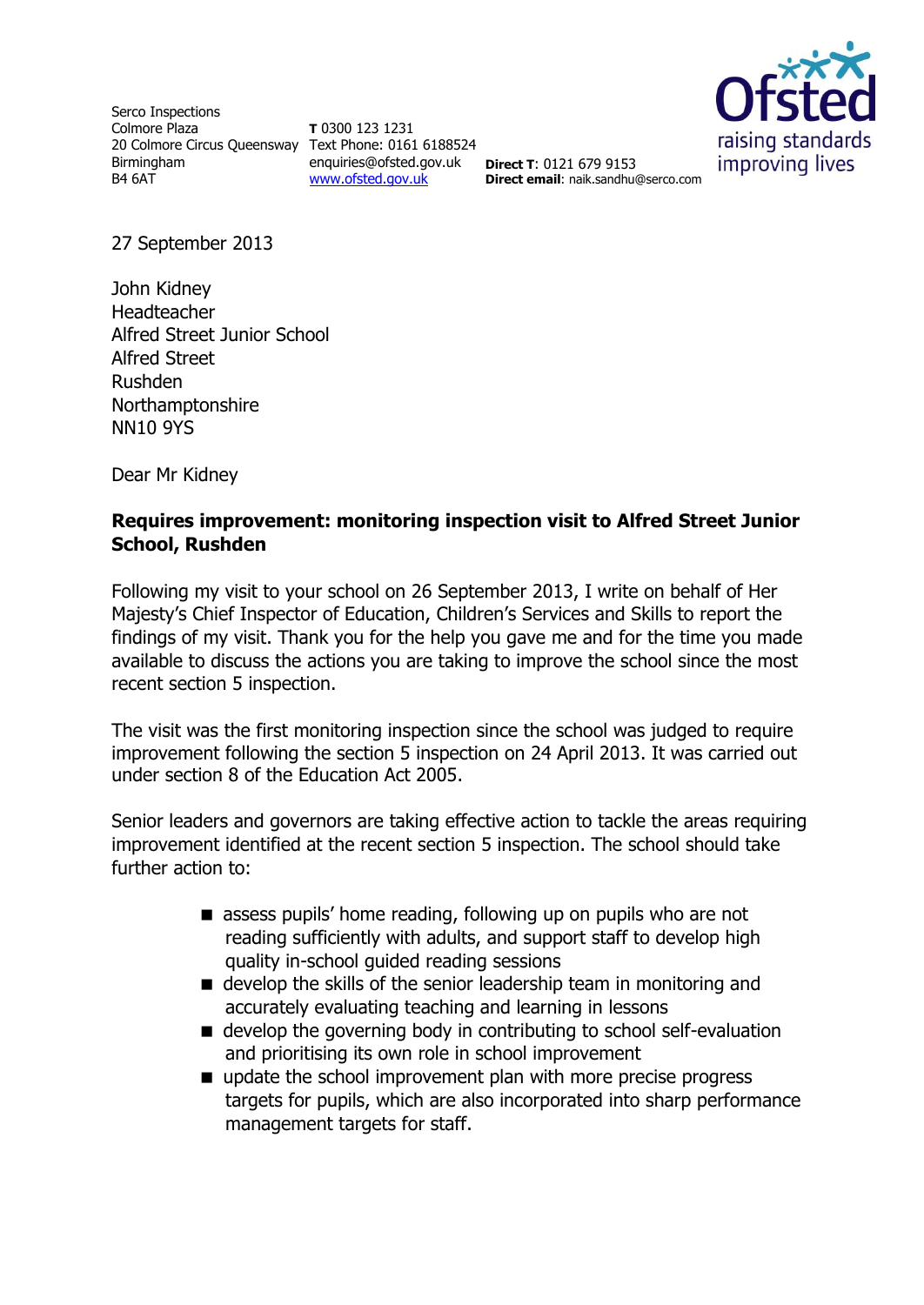

## **Evidence**

During the visit, meetings were held with you, other senior leaders, the inclusion team, three members of the governing body and a representative of the local authority to discuss the action taken since the last inspection. The school action plan was evaluated. School and external monitoring activities were looked at and the performance management of staff was discussed.

# **Context**

There have been no significant contextual changes in school since the section 5 inspection.

# **Main findings**

All staff are committed to ensuring the school is judged to be good at its next inspection. Decisive action was taken in September to re-arrange pupils in academic groupings which better meet their learning needs. This ensures pupils benefit from a high level of challenge and support appropriate to their abilities. There are new discrete lessons on the sounds that letters make and for guiding reading. School leaders know that they must judge the quality of these initiatives directly on the progress pupils make in reading and writing, and on whether they are successfully addressing any underachievement. New home-school reading records have been introduced, but there is no system in place to monitor how much reading each pupil is engaging in at home.

The performance of staff is currently based on whole school targets and is not closely enough aligned to the required accelerated levels of progress for each pupil or group of pupils. The headteacher and members of the governing body are intending to address this in new systems for performance management later this term. Higher expectations and more stable staffing are already beginning to impact on standards, as early indications from current data are that more pupils than previously are on track to reach the nationally expected levels. However, the school knows it must be relentless in securing all pupils' good progress, especially in reading and mathematics.

The governing body are continually strengthening. They are rightly focussed on their role in school improvement and on raising standards. Further training undertaken by new governors and clearly defined roles and responsibilities ensures that they are giving adequate challenge to the school. However, their involvement in school selfevaluation and action planning is at a very early stage. The governing body has not yet been wholly successful in developing partnerships with the main feeder infant school, which is essential for senior leaders to align procedures for learning and streamline transition between both schools.